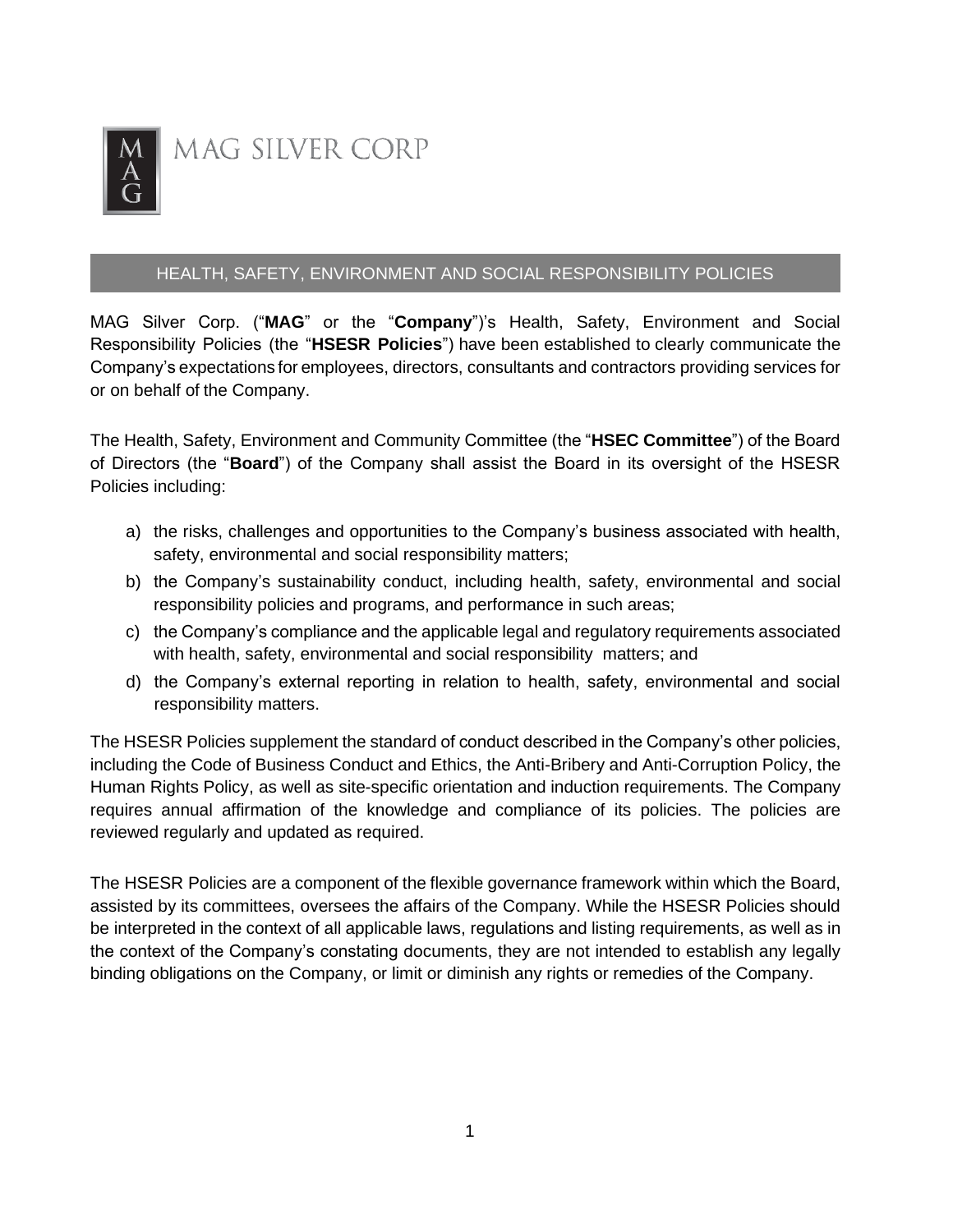### **1. Health and Safety Policy**

MAG is committed to the health, safety and welfare of our employees, directors, consultants and contractors (collectively, "**team members**"), as well as the safety and well-being of their families and the communities in which we work. All team members will take responsibility for their personal safety and for the safety of others working around them. MAG is committed to working towards a culture of zero harm.

#### **To achieve our health and safety commitments, MAG will:**

- Provide team members with the necessary training, guidance, direction and knowledge to safely perform their tasks; and maintain records of the training.
- Institute, document and maintain a health and safety management system, applying proven management practices, to prevent personal harm, mitigate impacts and foster a culture of proactive safety management and open communication.
- Empower team members through regular engagement to promote behavioural safety as a core organizational value and to restate that their skills and competence are essential for their safety and the safety of others.
- Require that each site has an emergency response procedure, and that such procedures are regularly maintained and tested to minimize the impacts of unforeseen events.
- Provide access to first aid facilities and services, and obligate team members to wear personal protective equipment when required.
- Support and encourage the efforts of team members to gain the knowledge and skills to promote a safe and healthy life beyond the workplace.
- Identify, eliminate, isolate and/or mitigate health and safety risks and hazards that could result in incidents or injuries.
- Encourage and foster open communication and reporting of hazards, near-miss or potential incidents, while supporting team members in the timely resolution of unsafe conditions.
- Continuously seek improvements in policies and procedures to further lower risk and eliminate hazards through team member communication and feedback, motivation, reward and recognition; health and safety system reviews; and the incorporation of new technology, techniques and processes.
- Conduct periodic monitoring and audits to evaluate compliance with this policy, applicable health and safety laws and regulations, standards, and permit and license conditions.

# **THE HEALTH, SAFETY AND WELL-BEING OF OUR TEAM MEMBERS AND THEIR FAMILIES ARE MAG'S GREATEST RESPONSIBILITY**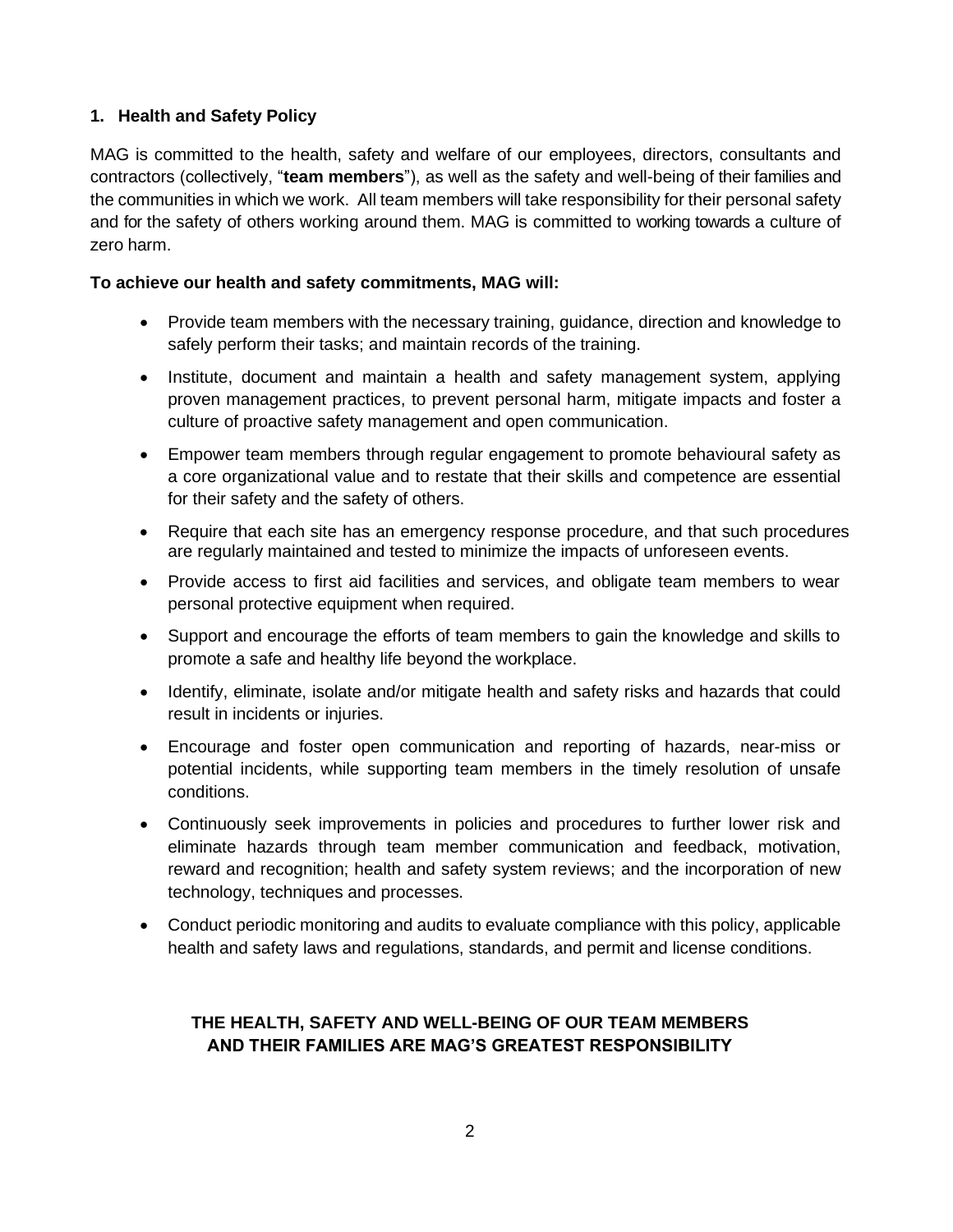## **2. Environmental Policy**

MAG is committed to wise environmental stewardship. MAG employees care about protecting the environment for future generations while providing for safe, responsible and profitable projects by developing natural resources for the benefit of our stakeholders.

#### **To achieve our environmental commitments, MAG will:**

- Fully comply with applicable environmental laws, regulations and other environmental obligations.
- Institute, document and maintain an environmental management system, applying proven management practices, to prevent pollution, mitigate impacts and foster a culture of environmental stewardship.
- Communicate our commitment to excellence in environmental performance with our employees, directors, consultants, contractors and communities in which we operate.
- Strive to minimize releases to the air, land or water, and establish appropriate treatment and disposal processes for waste.
- Allocate the necessary resources to meet our reclamation and environmental obligations.
- Monitor performance and report progress to our stakeholders on a timely basis.
- Continuously seek improvements in policies and procedures to further lower risk through team member communication and feedback, motivation, reward and recognition; environmental system reviews; and the incorporation of new technology, techniques and processes.
- Engage openly and transparently with interested parties to develop a mutual understanding of environmental issues, needs and expectations.
- Conduct periodic monitoring and audits to evaluate compliance with this policy, applicable environmental laws and regulations, standards, and permit and license conditions.

## **MAG IS COMMITTED TO EXCELLENCE IN ENVIRONMENTAL STEWARDSHIP**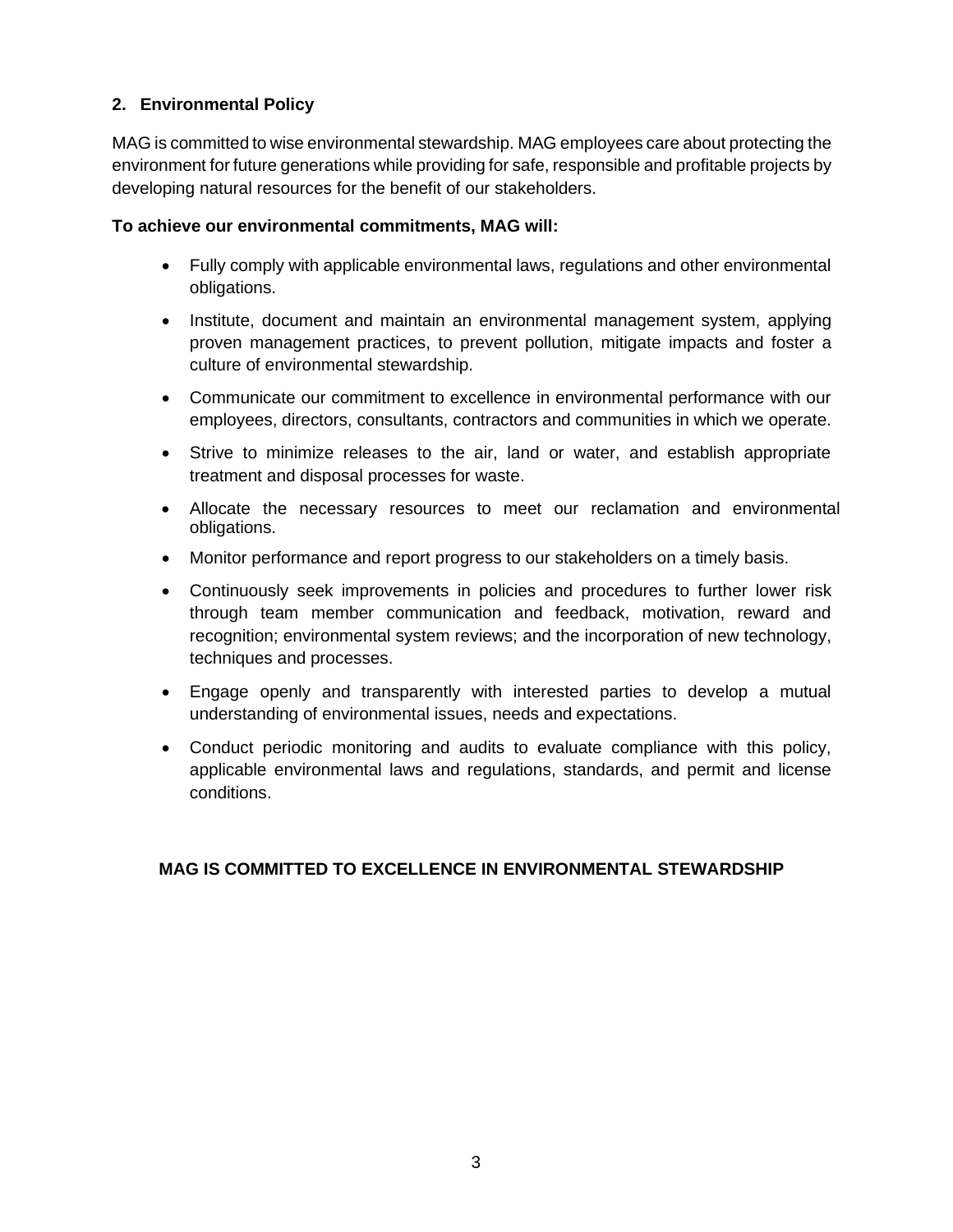## **3. Social Responsibility Policy**

MAG is committed to building trust and respect, being mindful of our stakeholders' concerns, and making a positive difference in the communities in which we live and work.

### **To achieve our commitments to social responsibility, MAG will:**

- Identify and engage our communities of interest in inclusive, transparent and culturally respectful dialogue before undertaking significant activities throughout the life of a project.
- Establish formal grievance and dispute resolution mechanisms as part of our overall community engagement process.
- Monitor, continuously improve and report on the performance and effectiveness of our activities related to corporate social responsibility.
- Implement meaningful and effective strategies for community engagement.
- Facilitate opportunities for community or individual growth.
- Encourage a culture of safety among our stakeholders and local communities.
- Respect the social, economic and cultural rights of local people, including Indigenous Peoples, and build cultural awareness across all of our projects and operations.
- Engage through meaningful dialogue and cooperation with Indigenous communities by seeking to fully inform and receive input on the likely impacts and opportunities arising from the Company's activities, including during social and environmental impact assessments of new projects.
- Support local and regional development in the areas of our operations and projects through training and employment; and support sustainable development initiatives that benefit communities where we operate.
- Continuously seek improvements in policies, programs and initiatives to minimize social risk through team member development and ongoing community engagement processes.
- Adhere to applicable laws and regulations of the countries and regions in which we conduct our business, including those relating to human rights, and operate in a manner consistent with industry best practices.

# **MAG STRIVES TO EARN ITS SOCIAL LICENSE THROUGH RESPECT OF AND ENGAGEMENT WITH COMMUNITIES**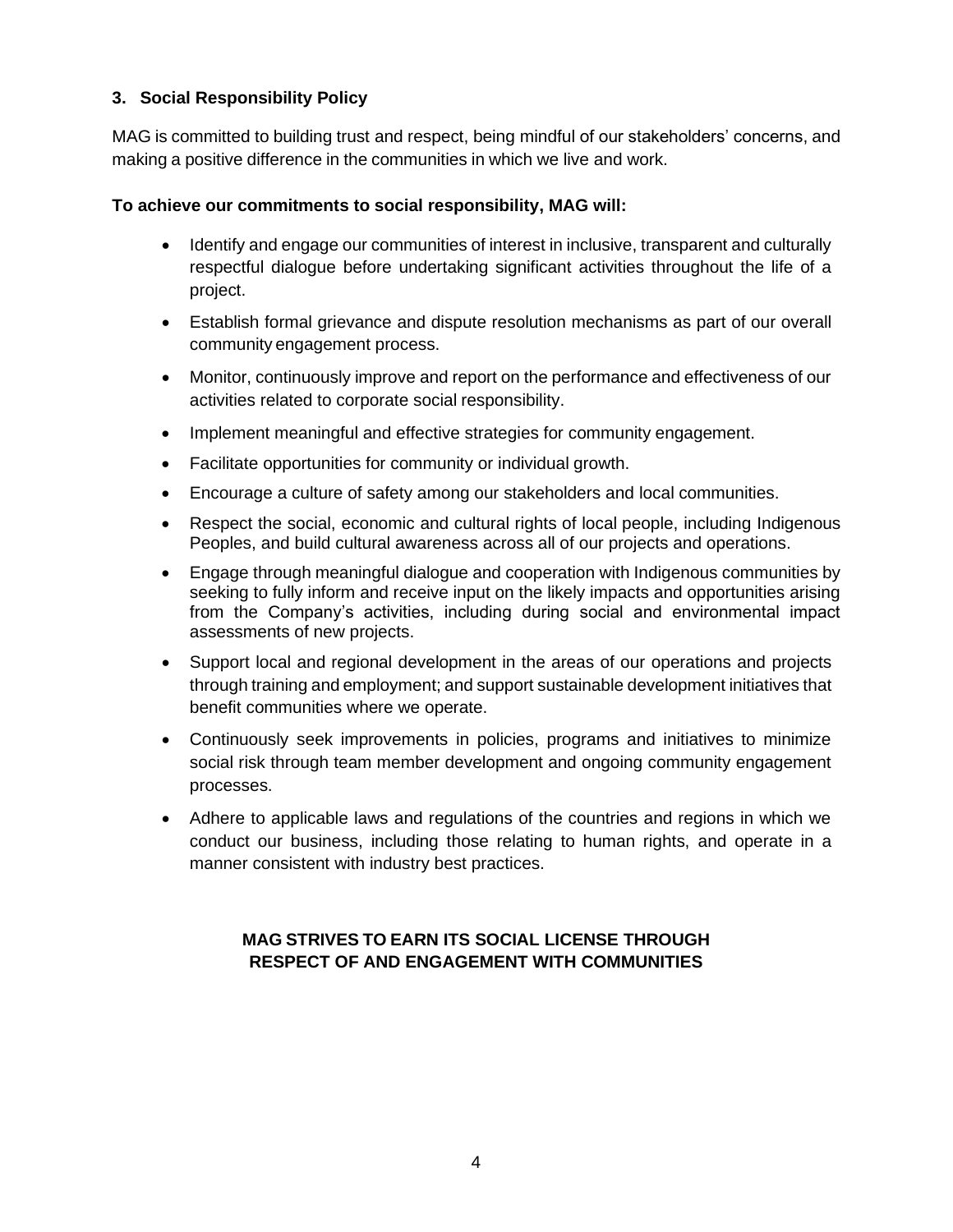#### **4. Compliance**

For employees, non-compliance with these HSESR Policies may be grounds for disciplinary action up to and including termination of employment. For directors, non-compliance may be grounds for case-specific disciplinary action, which may include immediate discharge or removal. For consultants and contractors, non-compliance may be grounds for contract termination.

**Last reviewed and approved by the Board on March 25, 2022**.